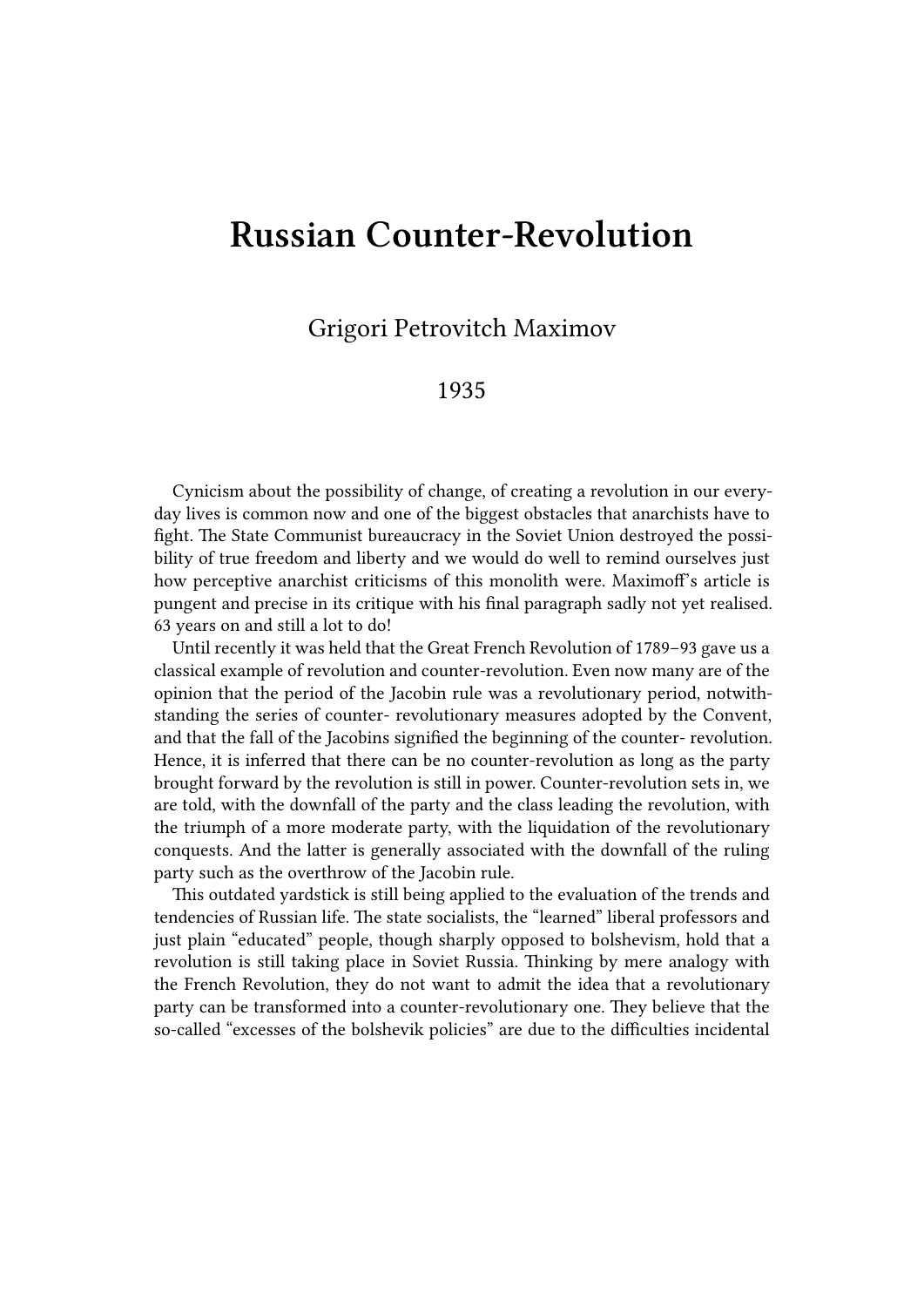in the building up of socialism, that in the long run they may slow down the tempo of the revolution but not stop it altogether. It is this fallacy that is being exposed so rapidly by the march of events in Soviet Russia that very soon only simple minded people will adhere to it.

For, what is a revolution? A revolution is the overthrow of the existing political and economic order based upon exploitation. It means the building up of a new order which raises to the highest level the welfare of the great masses of people, which gives the utmost extension of human rights and freedom, which substitutes for the master morality of the church and state one that is based upon freedom, equality and solidarity.

The Russian Revolution at its beginning was a revolution in that sense. In the year 1917–18 Russia was the freest country in the world. Freedom of speech, press, assembly, propaganda, freedom in the field of scientific research, education, individual self-assertion- there was unlimited freedom in almost every domain of life. Spontaneous activity and free initiative took the place of law; local selfgovernment flourished in the form of Soviets, the state as represented by appointed officialdom was vanishing like smoke.

Economic slavery was toppling down: capitalism was being destroyed, being gradually replaced by the organisation of industry in the interests of consumers. Workers became active participants of the industrial process; economic life, represented by factory committees and similar organisations, was shaping itself along the line of free industrial federations, along the lines of a national commune of producers and consumers.

Such were the great undying conquests of that genuinely revolutionary period. But what is counter-revolution?

Is it just the attempt to bring the country back to the pre- revolutionary state, to restore the privileges of the old classes and parties? Such is the classical definition of counter-revolution, but it is not a full or precise definition since in Soviet Russia we have no revolution against revolution, no restoration of the power of former classes and parties. And nevertheless we have there a real counter- revolution.

In Soviet Russia all liberties have been wiped out. The defenders of freedom are being exiled, imprisoned and even executed. Local self- government has been done away with. The arbitrary rule of the "bureaucrat" is again restored to life. What of the passport system introduced by way of copying the old system of police rule and regimentation? What of the ban placed upon any sort of political activity digressing from "the general line" of the dictator, the dissolution of the Society of Old Bolsheviks, the imprisonment of outstanding members of the party for the slightest manifestation of independence of thought? Isn't that counter-revolution in the real sense of the word?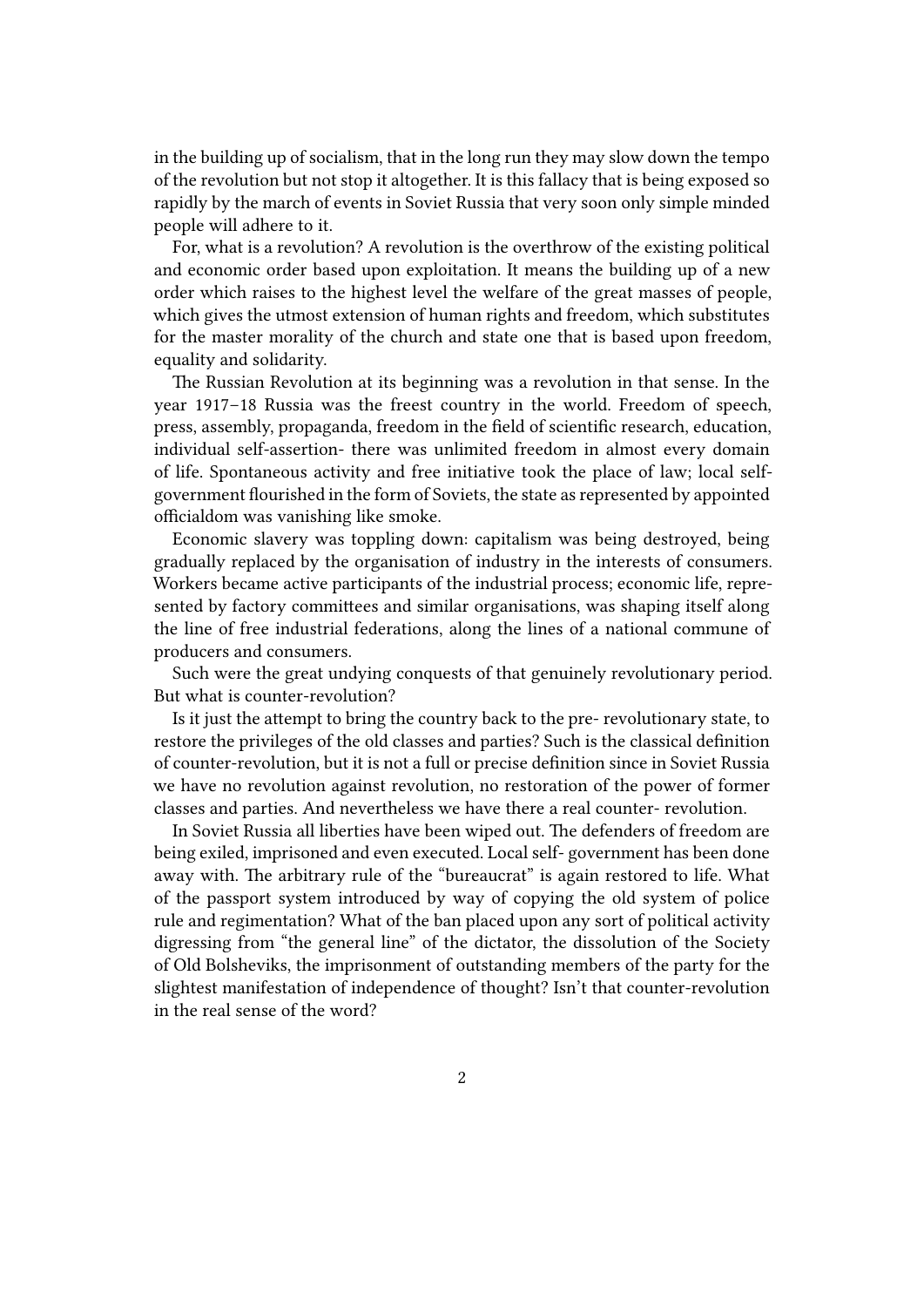In no other country is the death penalty applied as widely as in Soviet Russia: larceny, embezzlement, graft, thuggery — ordinary crimes are punished with medieval cruelty. Even children are not exempt from the application of the highest penalty. Isn't that counter-revolution in its most naked form?

In Soviet Russia industrial democracy gave way to a hierarchy modelled on the type of capitalist organisations. A new privileged ruling class came to life- a bureaucracy which, not having property of its own, has the unchecked control of management in its hands.

All that is the very essence of counter-revolution, although it hardly fits the classical definition thereof. We have here a new feature: a revolutionary party crystallising into a bureaucratic class. While paying lip service to revolutionary slogans, the newly formed class gradually entrenches its class functions, its rule and privileges.

All that is not just a mere incident in the march of the revolution. Such distortions of the revolution, producing as they did in Soviet Russia a vicious form of counter-revolution, are not rooted in "historic necessity", but in the very concept of state socialism, and especially of dictatorial marxism. To uphold dictatorship is to be against revolution, against freedom, against human progress.

The process of disillusionment in respect to Soviet Russia, so much in evidence on the part of many an honest revolutionist, is but in its beginnings. Soon it will grow into a powerful tide directed toward new aims and objectives. Those will be the aims of libertarian communism, the aims of a new movement, reviving the hopes of the international proletariat and leading to a resolute struggle against dictatorships of all variety- red, black or brown — and for the fullest freedom based on economic equality.